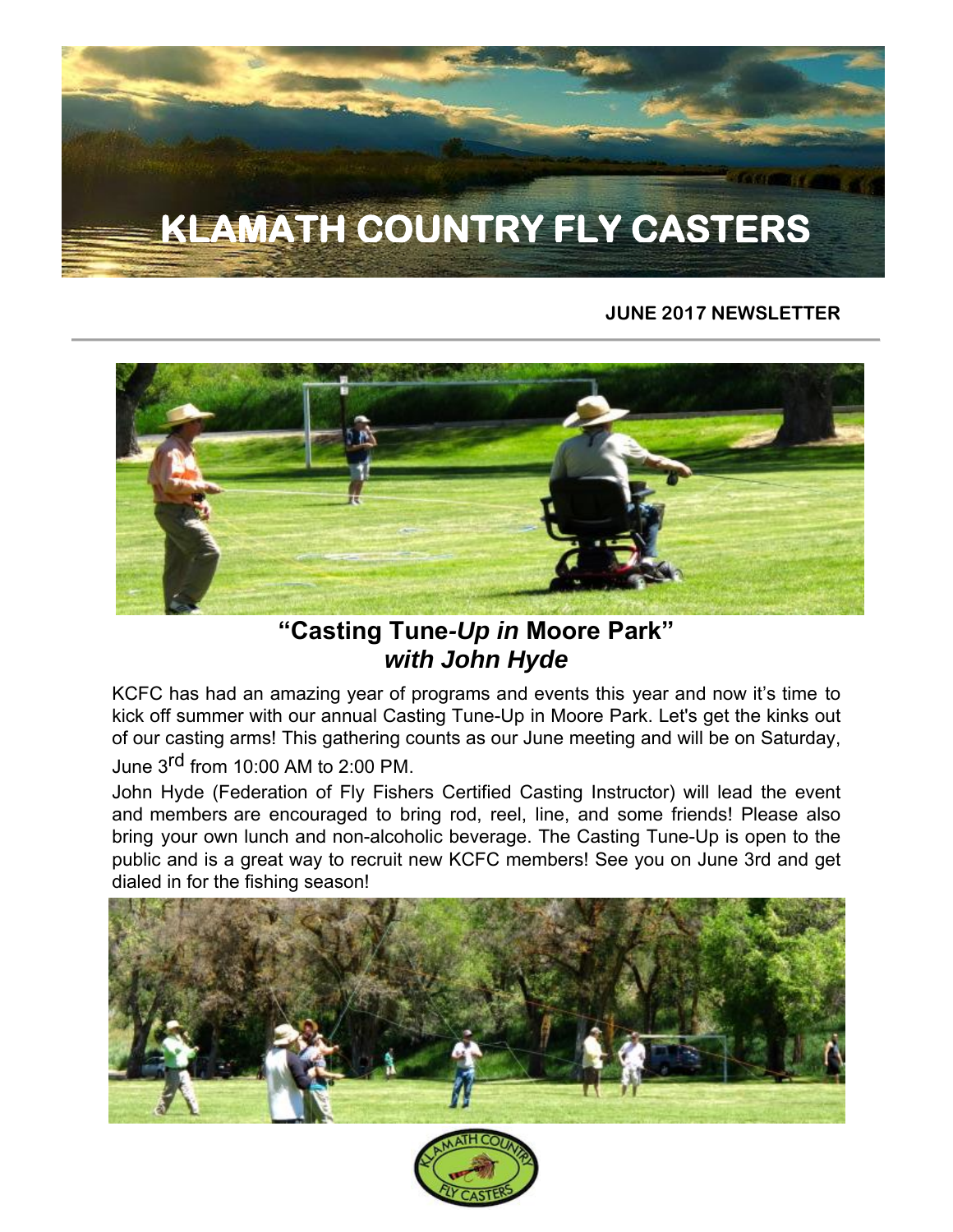#### Calendar

June 3: Club Fly Casting Clinic at Moore Park with John Hyde

June 12: RAP Camp at Lake of the **Woods** 

Aug 19: Club BBQ at Medicine Lake

#### THE KCFC MISSION STATEMENT

We, the Klamath Country Fly Casters, out of a vital interest in the sport of fly fishing, do hereby join to promote fly fishing as a method of angling, to encourage youth to learn this method of angling, and to promote and participate in meetings to educate all persons in the many aspects of fly fishing as a sport. We agree to make every effort to protect and improve fishing resources in our area by encouraging the practice of catch and release fishing of wild, native fish and by supporting fly fishing organizations in other areas in the overall quest for improvement and perpetuity of fishing resources.

#### OFFICERS AND BOARD

**Dick Siemens** [resiemens@centurytel.net](mailto:resiemens@centurytel.net) **President** 

**Carol Ann Meadows** [meadows.carolann@gmail.com](http://meadows.carolann@gmail.com/) Vice President/President Elect

> **Peg Edwards** [edwrmed@aol.com](mailto:edwrmed@aol.com) **Treasurer**

**Peter Calvo** [nogndr@qwestoffice.net](mailto:nogndr@qwestoffice.net) **Secretary** 

**Dale Zemke** [kcflycasters@gmail.com](mailto:kcflycasters@gmail.com) Past President

**John Hyde** [yamsiranch@hughes.net](mailto:yamsiranch@hughes.ne) Board Member

> **Bob Kingzett** [bobk@wendtff.org](mailto:bobk@jeld-wen.com) Board Member

**Lois Krueger** [lk.timefliesoutfitters@yahoo.com](mailto:lk.timefliesoutfitters@yahoo.com) Board Member

> **Jim Ricks** [mtnestinor@gmail.com](mailto:mtnestinor@gmail.com) Board Member

The members of the board of Klamath Country Fly Casters put forth this statement:

"We invite people to become board members of the Klamath Country Fly Casters who wish to promote a healthy and harmonious sense of collegial spirit within the environmental milieu of our board. We on the board choose to care for the well-being of board members, Club members, and for our fly fishing community. We ask those who want to be board members to practice positive intervention, to work harmoniously with other board members, and be willing to promote well-being amongst fellow members of the Klamath Country Fly Casters and our community."

#### **COMMITTEES**

Conservation: Jared Bottcher Education: John Krueger IFFF Liaison: Dale B Zemke Fly Casting Events: John Hyde Fly Tying: Ralph Carestia Membership: Mark Kelley Mentoring: Dave Biddison

Monthly Raffle: Peg Edwards Newsletter: Dale B Zemke Nominating: John Hyde Outings: Jim Ricks Programs: Bob Kingzett Social/Auction: Lois Krueger

Regular KCFC meetings are held on the third Tuesday of the month, September through May, at Elmer's Restaurant, 3030 S. 6th Street, Klamath Falls. Dinner starts at 6:00 with the meeting beginning at 7:00. Board members, please be there at 5:00.

The KCFC website is: [www.klamathcountryflycasters.com](http://www.klamathcountryflycasters.com/)

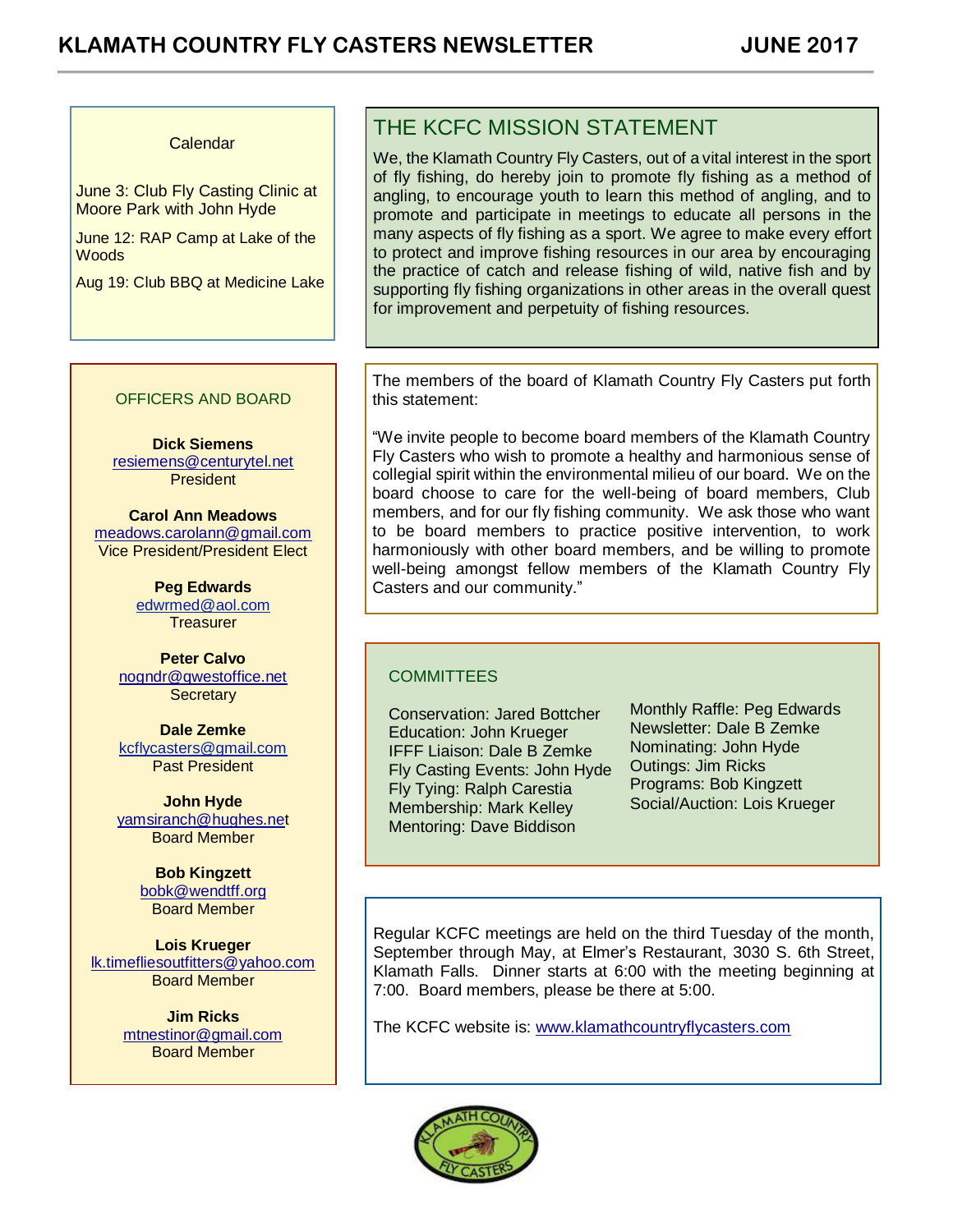### **PRESIDENT'S MESSAGE** from Dick Siemens

The May meeting was the last regular club meeting that I will serve as your president. I thank all of the officers and board for their assistance the past two years. They are all hard working and dedicated to making this a great club for all of you. Starting in September, Carol Ann Meadows will be your new president; John Krueger will be your new vice-president/president elect; Peg Edwards will continue as treasurer;Peter Calvo will continue as secretary; I will be the past president; and John Hyde,Lois Krueger, Jim Ricks, and Bob Kingzett will continue as board members. All will serve two year terms. It has been a pleasure serving as your president



and I look forward to continuing to help the club as past president.

I am about finished with my spring ranch chores and look forward to doing some fly fishing. A good share of my fly fishing in the spring and summer is during the week because Louise and I spend many of our weekends tournament trapshooting.

Now that we are experiencing some better weather, we all need to get out and enjoy our great sport of fly fishing! I look forward to sharing a good time with all of you at our club picnic in August at Medicine Lake.

**Dick** 

### **Fishing with Club Members:**

**If you decide to go fishing and would like some company, take some club members fishing with you. Contact Jim Ricks at 541-205-3274 or [mtnestinor@gmail.com](mailto:mtnestinor@gmail.com) and give about 4 days' notice of the fishing event to provide time to get the word out. Leave Jim your telephone number or email so that others can contact you about going fishing with you. Jim will then see that the word of the event gets out in a club-wide email to announce your invitation to go fishing, and he will tell those interested to contact you directly.**

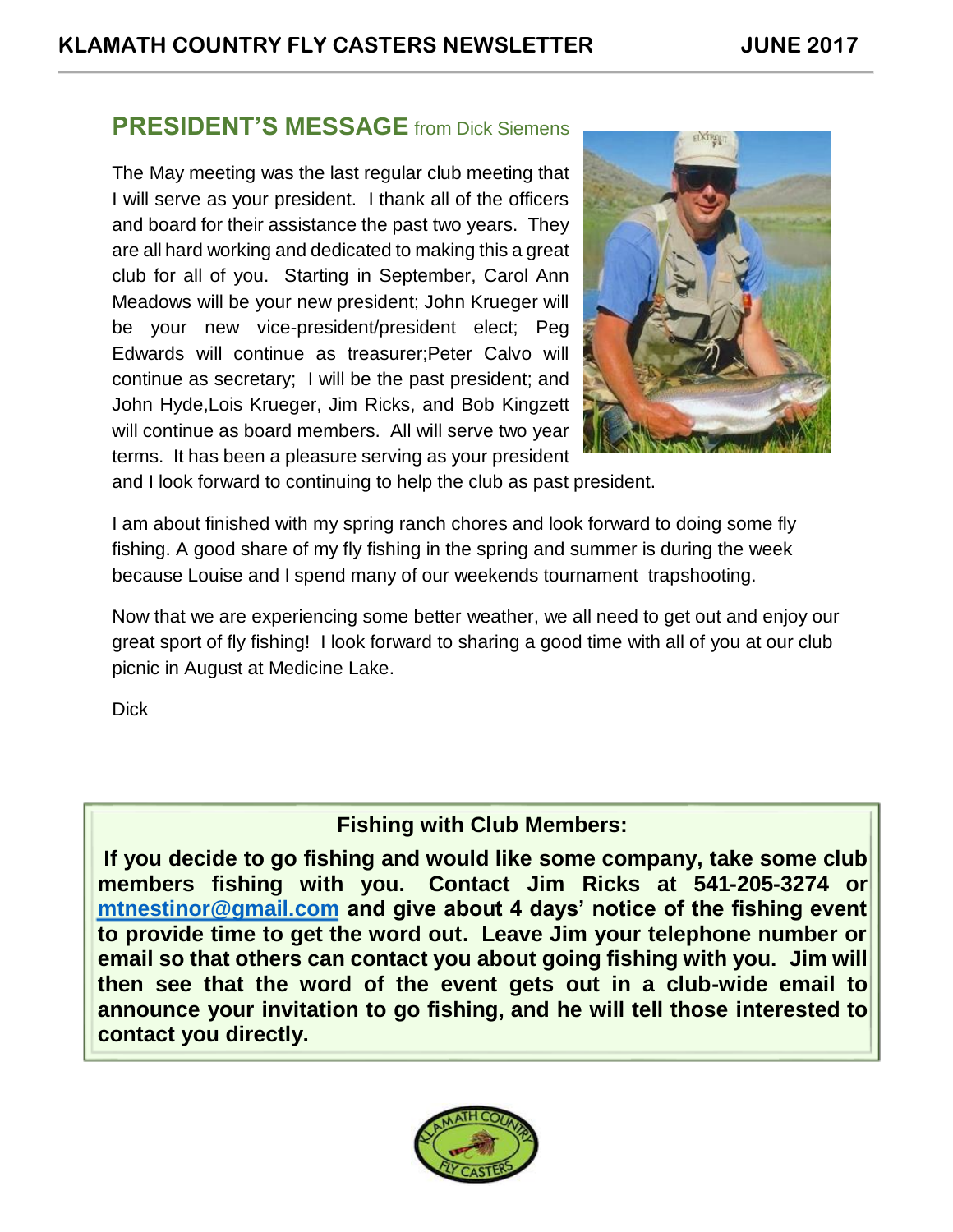



# **The May Meeting Was KCFC Election Night!**

The following individuals were elected into the Klamath Country Fly Casters Officer and Board positions for the Sept. 1st, 2017 through Aug. 31st, 2019 Term of Office.

| <b>Carol Ann Meadows President</b> |                                       |
|------------------------------------|---------------------------------------|
| John Krueger                       | <b>Vice President/President Elect</b> |
| <b>Peter Calvo</b>                 | <b>Secretary</b>                      |
| <b>Peg Edwards</b>                 | <b>Treasurer</b>                      |
| <b>Dick Siemens</b>                | <b>Past President</b>                 |
| John Hyde                          | <b>Board Member</b>                   |
| <b>Bob Kingzett</b>                | <b>Board Member</b>                   |
| Lois Krueger                       | <b>Board Member</b>                   |
| <b>Jim Ricks</b>                   | <b>Board Member</b>                   |

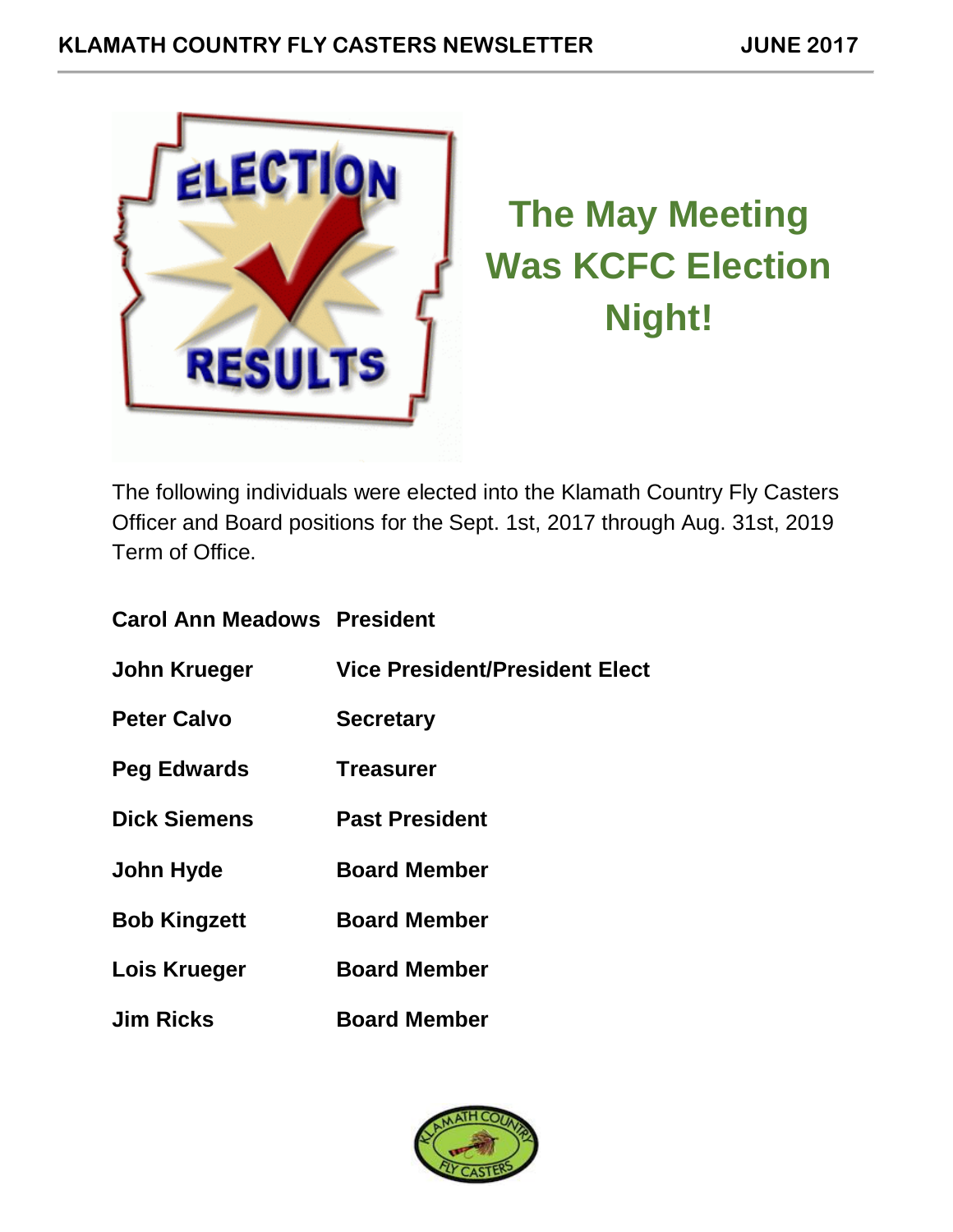# **CLUB OUTINGS:**

## **Lake Juanita Outing - Saturday June 24th**

Stream Keeper - Dale B. Zemke - dale\_zemke@yahoo.com



Lake Juanita is located approximately 4 miles south and 4 miles west of Macdoel, CA. It is a small, high altitude lake that is not heavily visited or fished. It is stocked with trout and has a population of small, feisty, largemouth bass. The Lake fishes well. Excellent facilities. There is a concrete boat launch. No motors of any sort, fuel or electric, are allowed, but the size of the lake makes it excellent for row boats, float tubes, pontoon boats, canoes, or kayaks. The water stays cold all through the summer. Dress accordingly if float tubing. This will be a day trip. Please bring your own food and beverage. Drinking water and vault toilets are available. There is no day use fee at this USFS campground, only a fee if you are overnighting in the well-maintained campground. We have had club outings at this lake in the past and it has been a very successful location. A one day California license is \$15.12 or a two day for \$23.50 for both residents and non-residents alike and can be obtained online at [www.wildlife.ca.gov/Licensing.](http://www.wildlife.ca.gov/Licensing) Simply show up and join others from the club for a day or a partial day of fishing - a very informal outing.



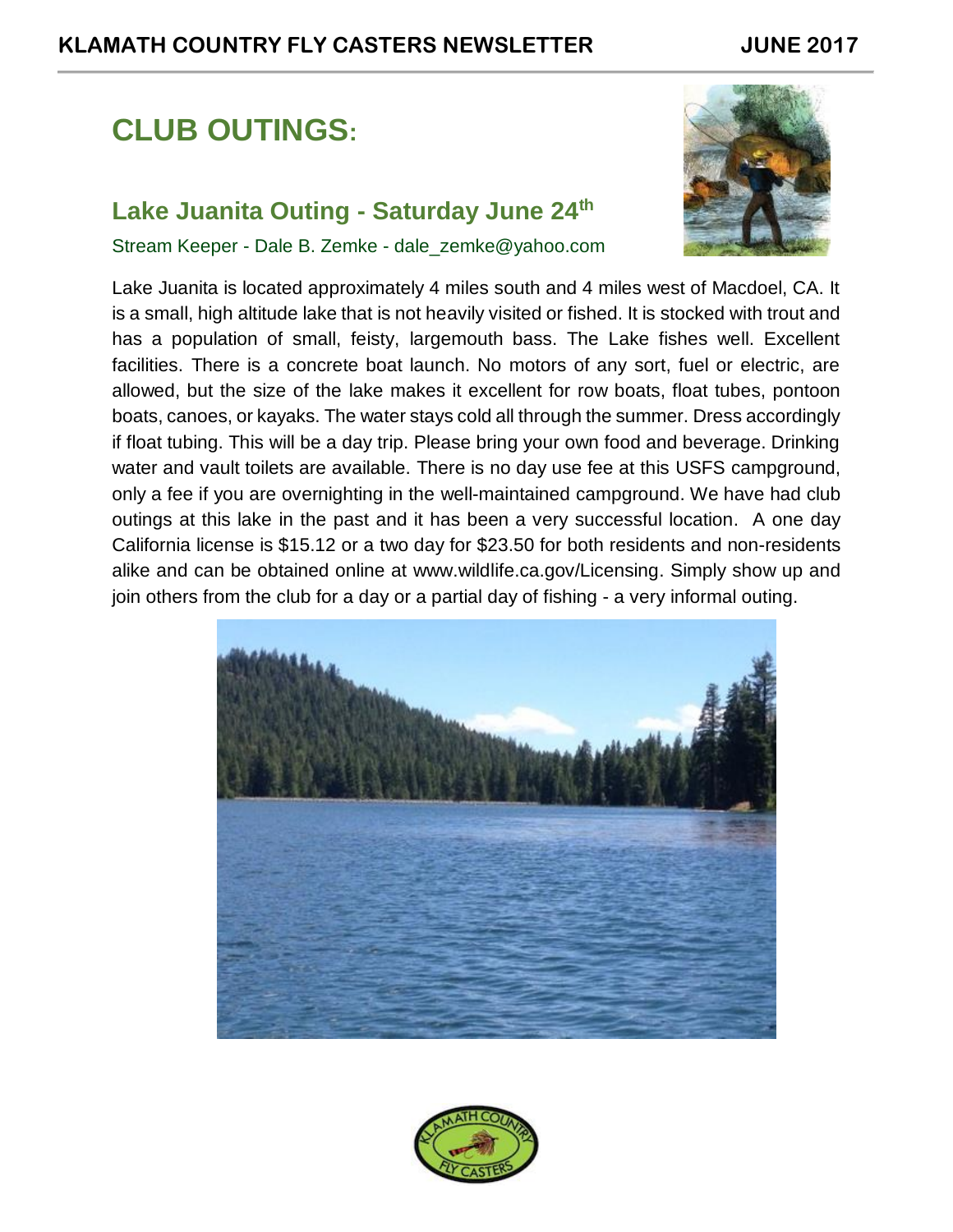## **R.A.P. (RESOURCES AND PEOPLE) SUMMER CAMP FLY TYING CLASSES - VOLUNTEERS NEEDED!**

**Date & Time:** Monday June 12, 2017 - 5:00 PM - 9:00 PM

**Schedule:** Three Class Sessions - 6:10 - 7:00, 7:10 - 8:00, & 8:10 - 9:00

**Participants:** 20 participants per session, ages 13 - 18 with some adults thrown in (Educators that attend the camp)

**Location:** Esther Applegate Camp, Lake of the Woods

**Evening Meals:** As in the past, volunteers are invited to dinner. Dinner runs from 5:15 - 6:00 PM. So plan to arrive about 4:45 PM.

**John Krueger** The Club Education Chairman will be overseeing the event.

Volunteers are needed. Please contact John Krueger at (541) 539-1505.

The Club will provide all the materials and equipment.

Parking is very tight - so carpooling is highly recommended.